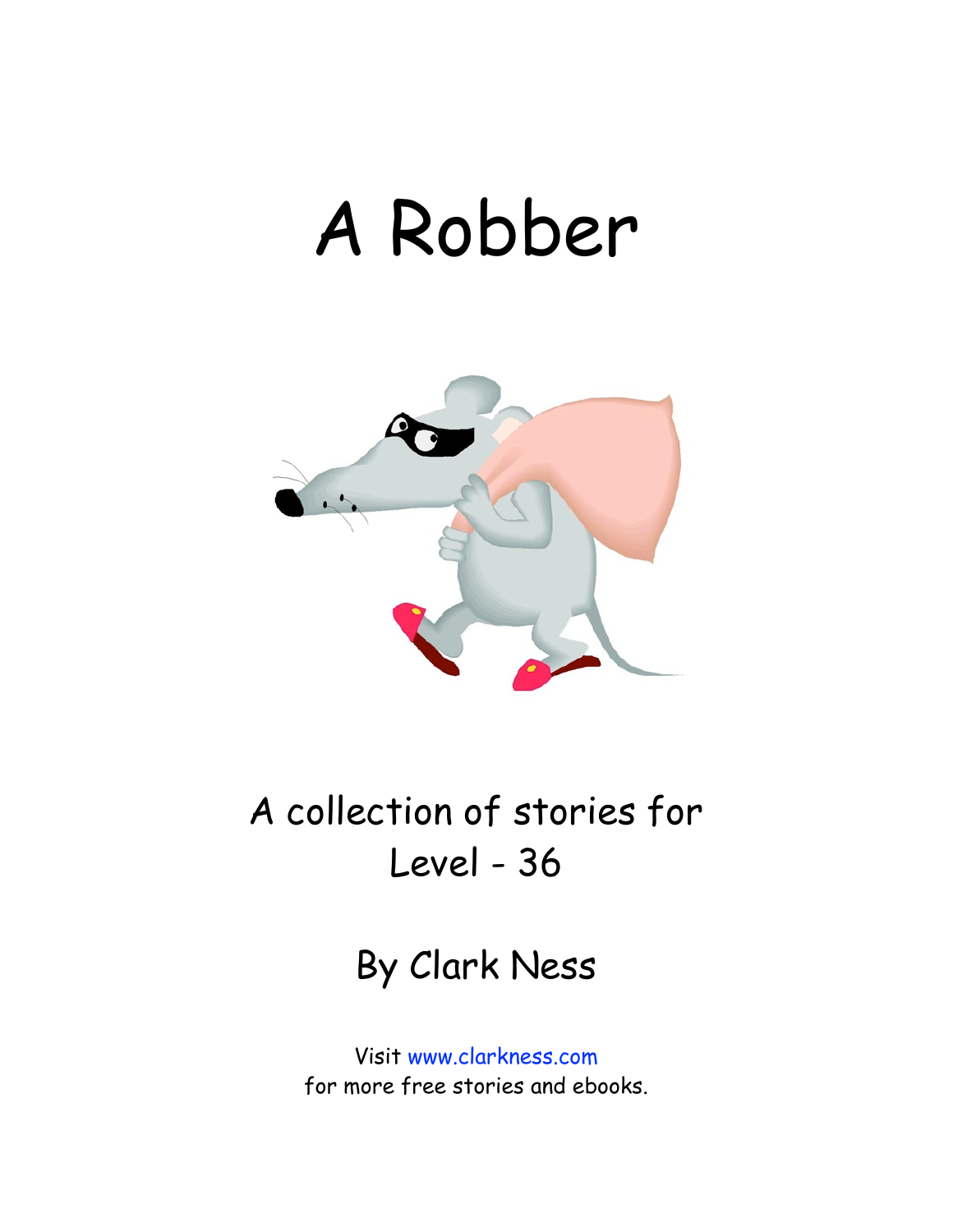

A Robber

A robber came to my house yesterday.

He had on a mask. He had on two slippers. He had a big bag.

I stopped him and said, "What are you doing?"

"I am taking your food," said the robber.

"Don't you take my food or I will call my cat," I said.

He left and did not take my food. I don't think that he wanted to meet up with my cat.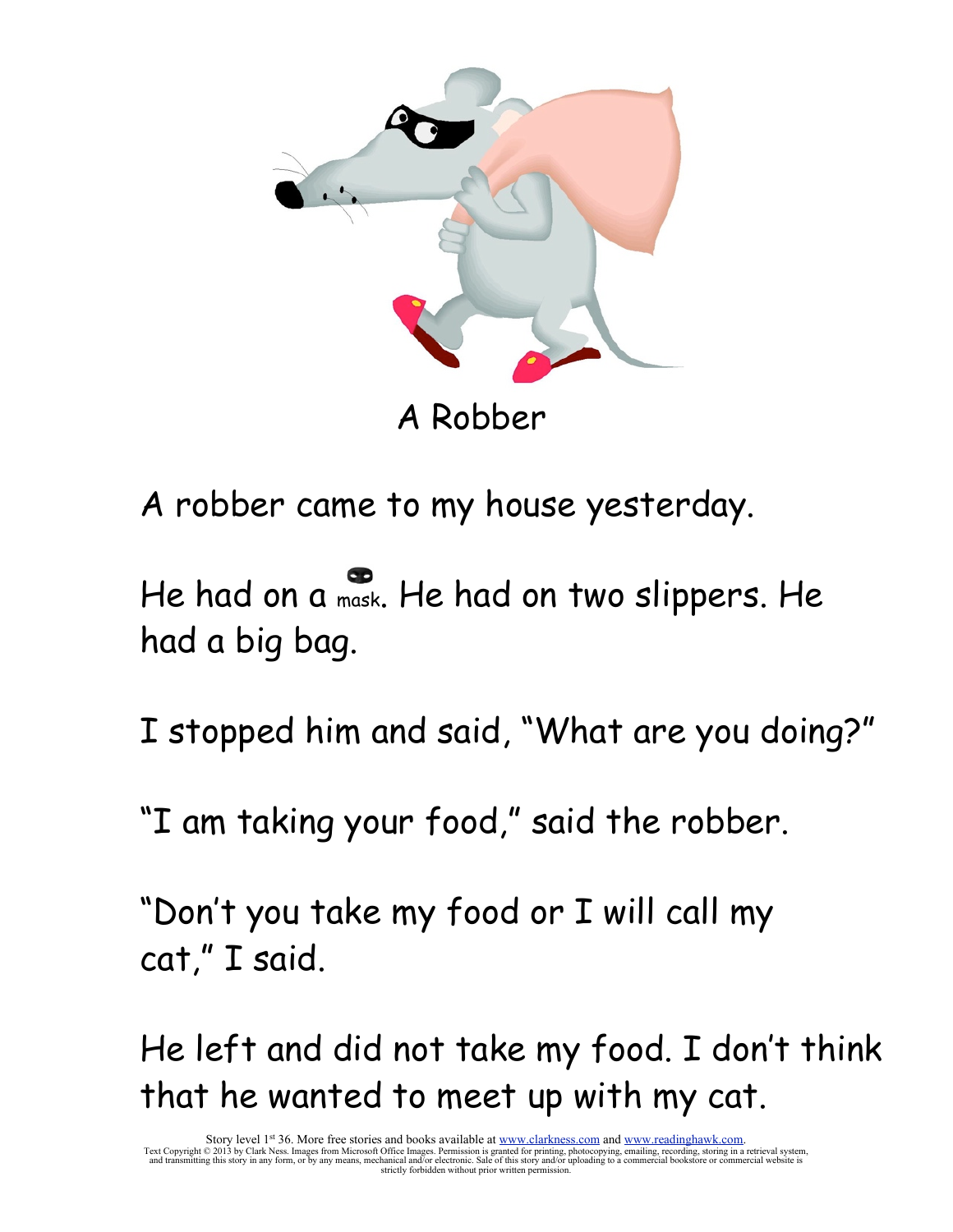

Greg Went to Another Planet

Greg went to another planet.

He got out of his ship and looked around.

There was a little being that lives on this other planet.

"How are you?" asked the little being.

"I am fine," said Greg.

"Let's have something to eat," said the being.

"That would be great," said Greg.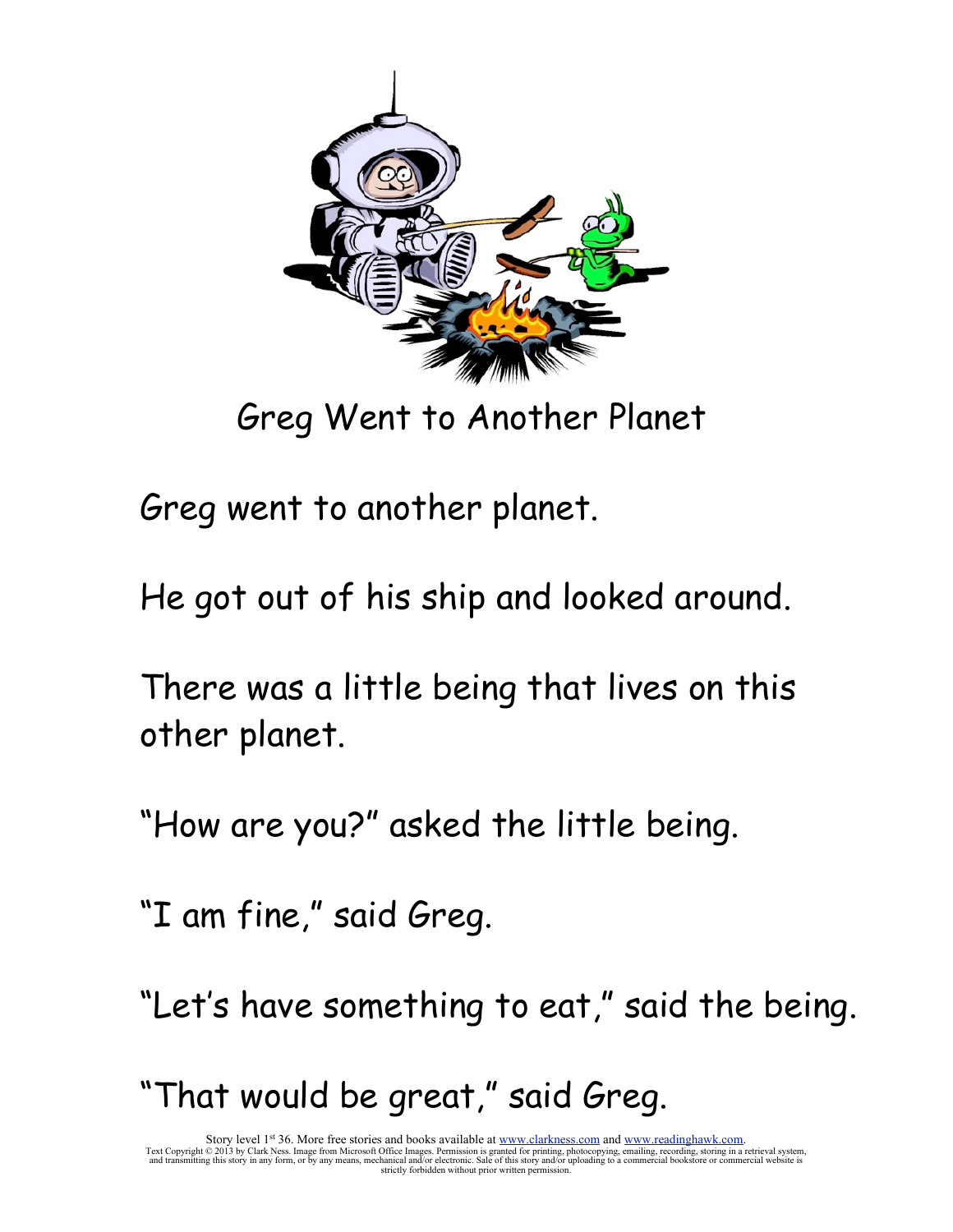

I have a pet dragon. I call him Jag.

Jag is a cool dragon. He can fly up into the sky and shoot out fire.

He lives with me in my room. Mom only lets him shoot out fire when he is outdoors.

The neat thing about Jag is that he can read.

Everyday he reads to me and everyday I read to him. We like to read.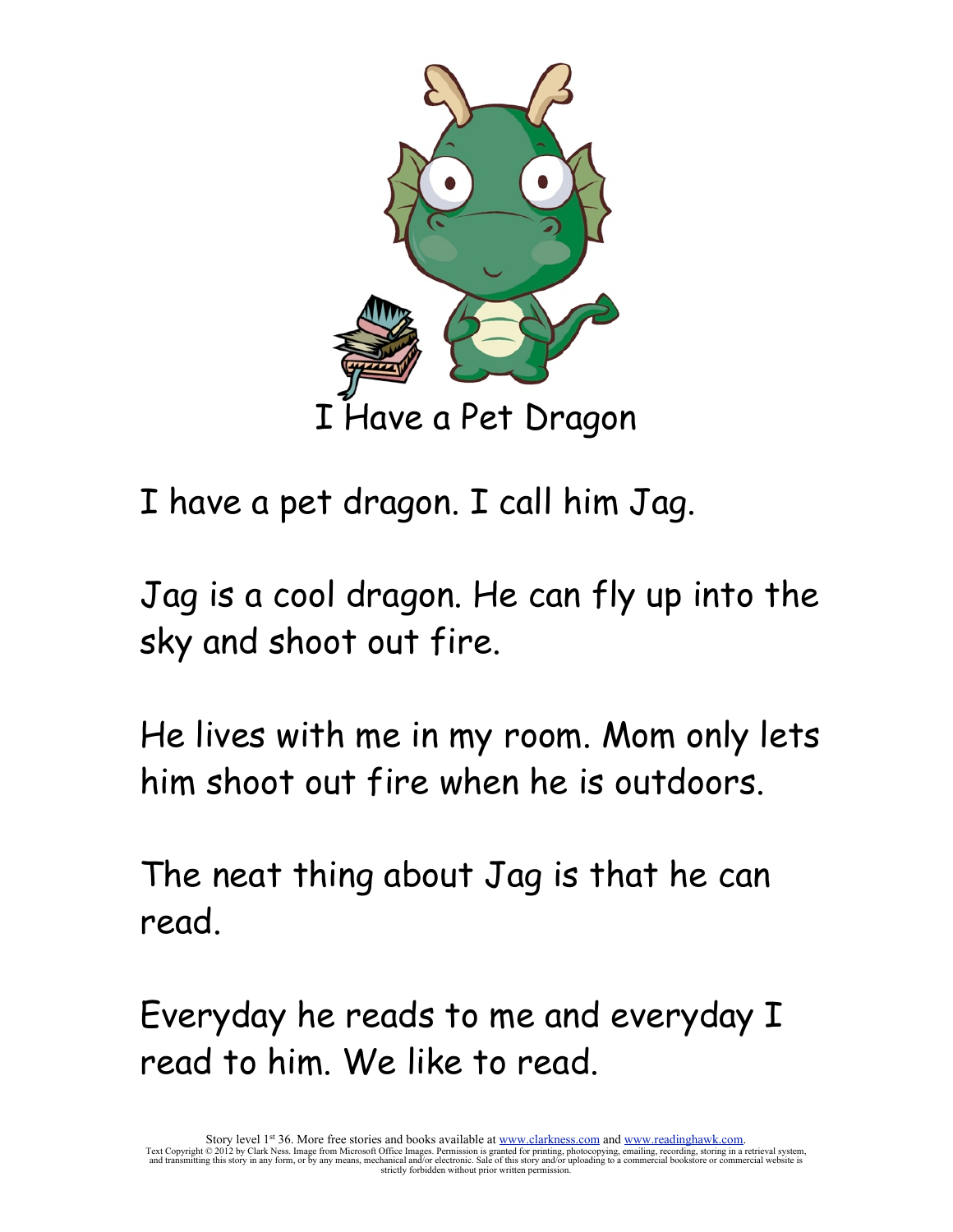

I Have a Pet Rabbit

- I have a pet rabbit. I call her Jill.
- Jill is a fun pet. She lets me hold her.

She is so soft and quiet.

- I give her food and water every day.
- I clean where she sleeps and take her to the vet.
- I tell her things and she listens to what I say.
- I am lucky to have my pet rabbit Jill.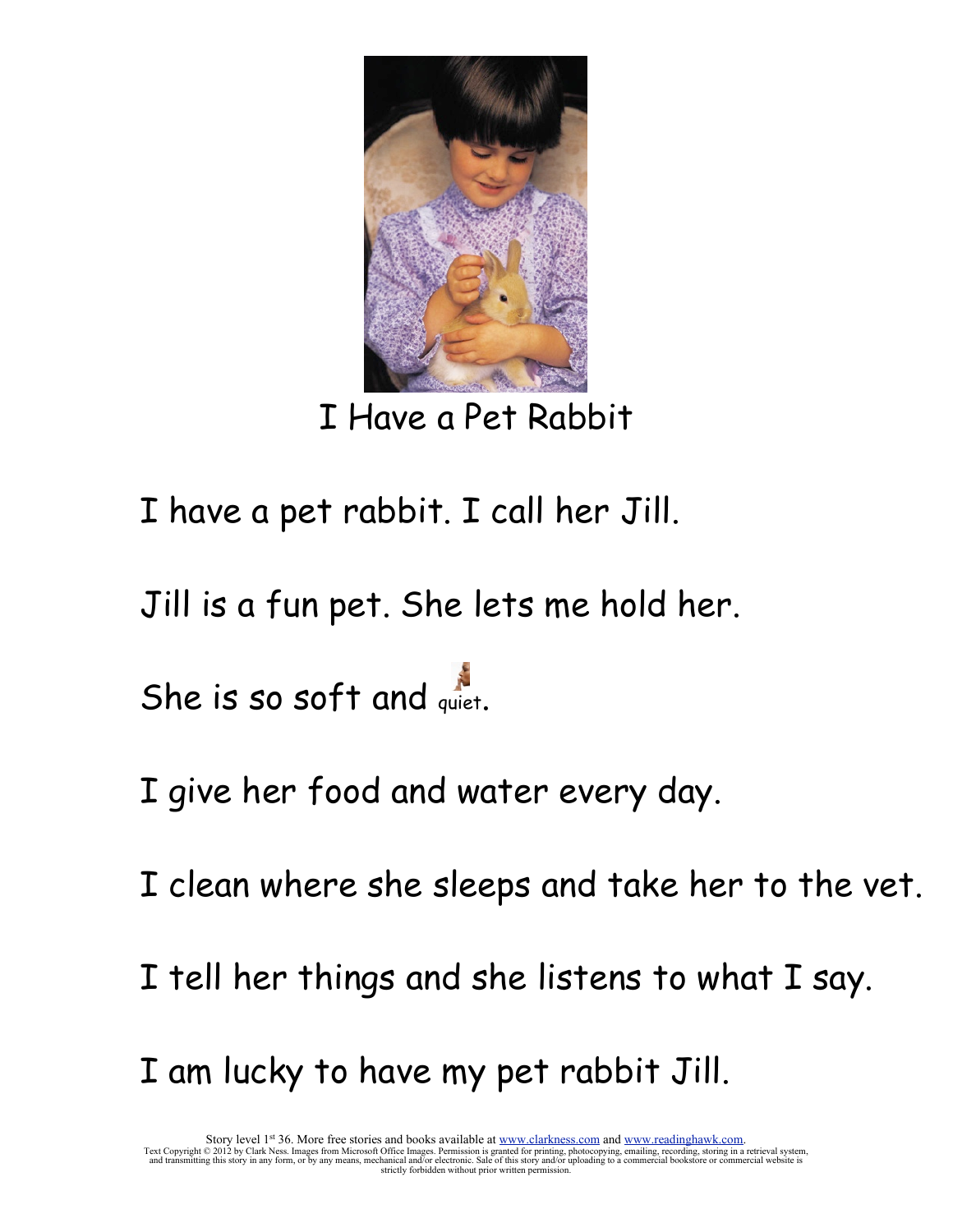

I Like to Go to the Zoo

I like to go to the zoo.

Today, I went to the zoo with my dad.

We looked at many animals.

I really liked seeing the bears.

They are big and strong.

It was fun to go to the zoo with my dad.

I want to go to the zoo again.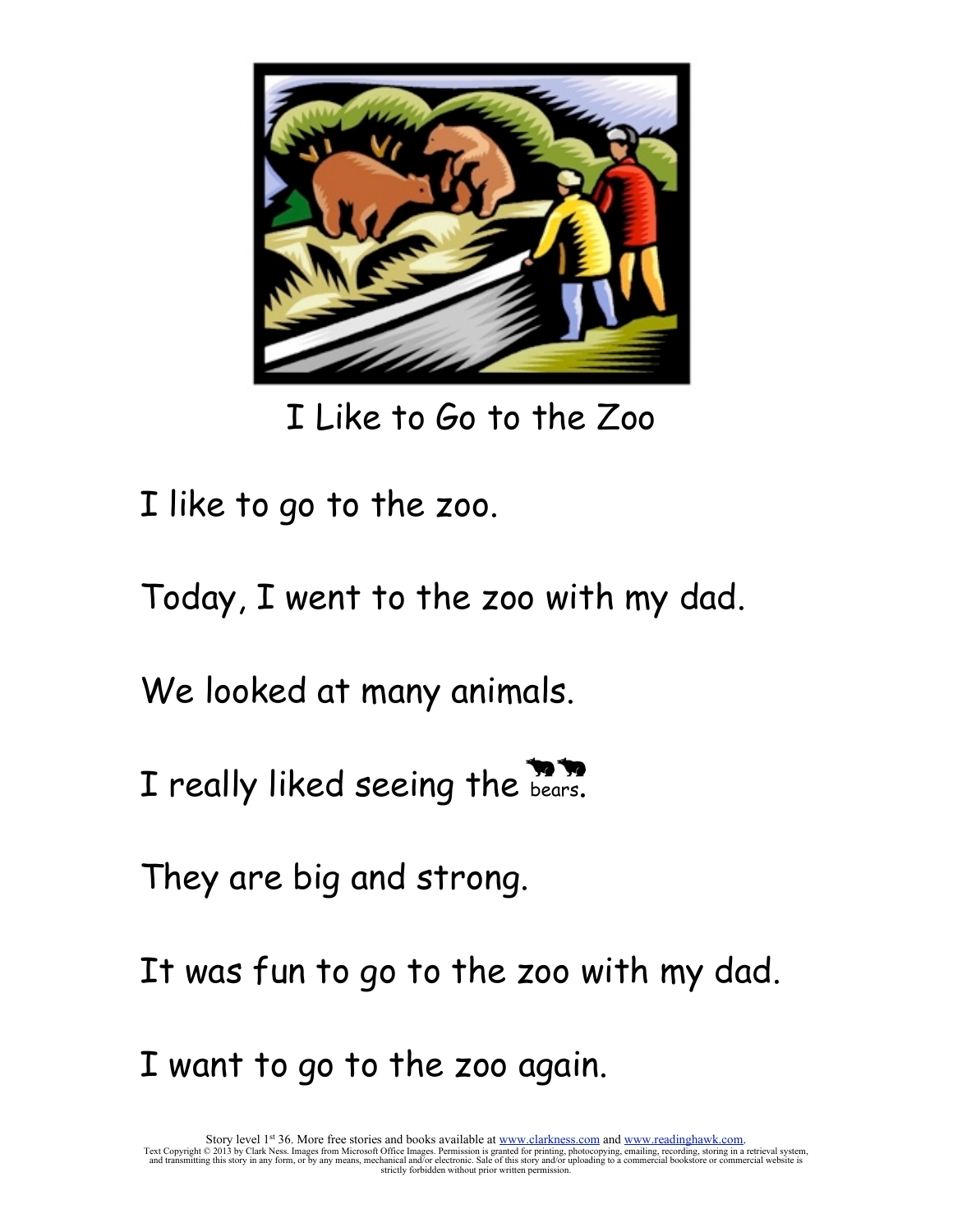

One Day a Clown Came

One day a clown came to my school.

He was a cool clown.

He did tricks.

He made us laugh.

He made balloons for us.

The balloons looked like little dogs.

It was fun that a clown came to my school.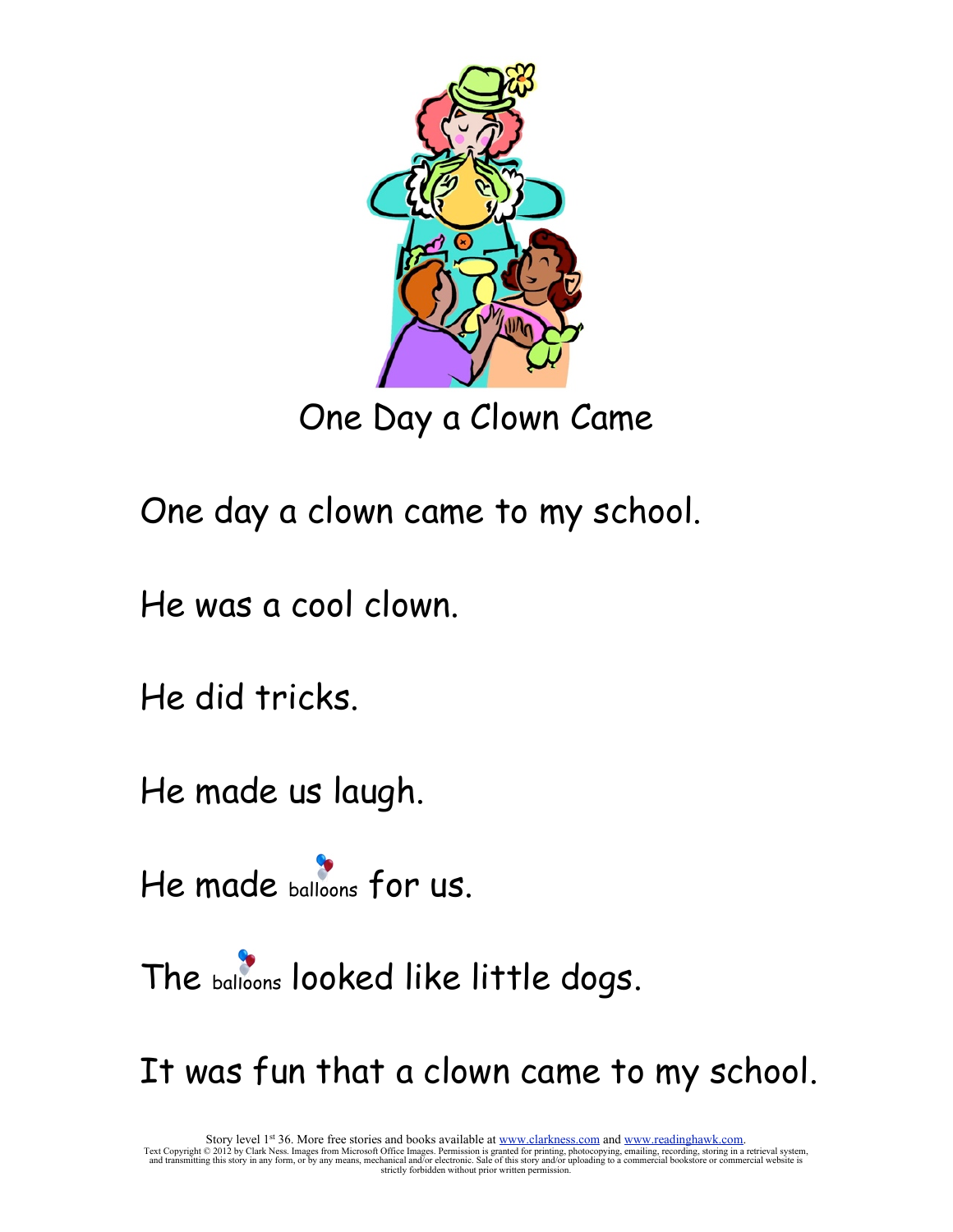

One Hot Day

One hot day my mom and I stopped to see a kid who was outdoors selling drinks.

"Thanks for stopping by," said the kid. "Can I sell you a cold drink?"

"Is it a good cold drink?" I asked.

"Yes, it is. My friends think it is very good," said the kid.

"We will take two glasses, please," I said.

The drinks were good on that hot day.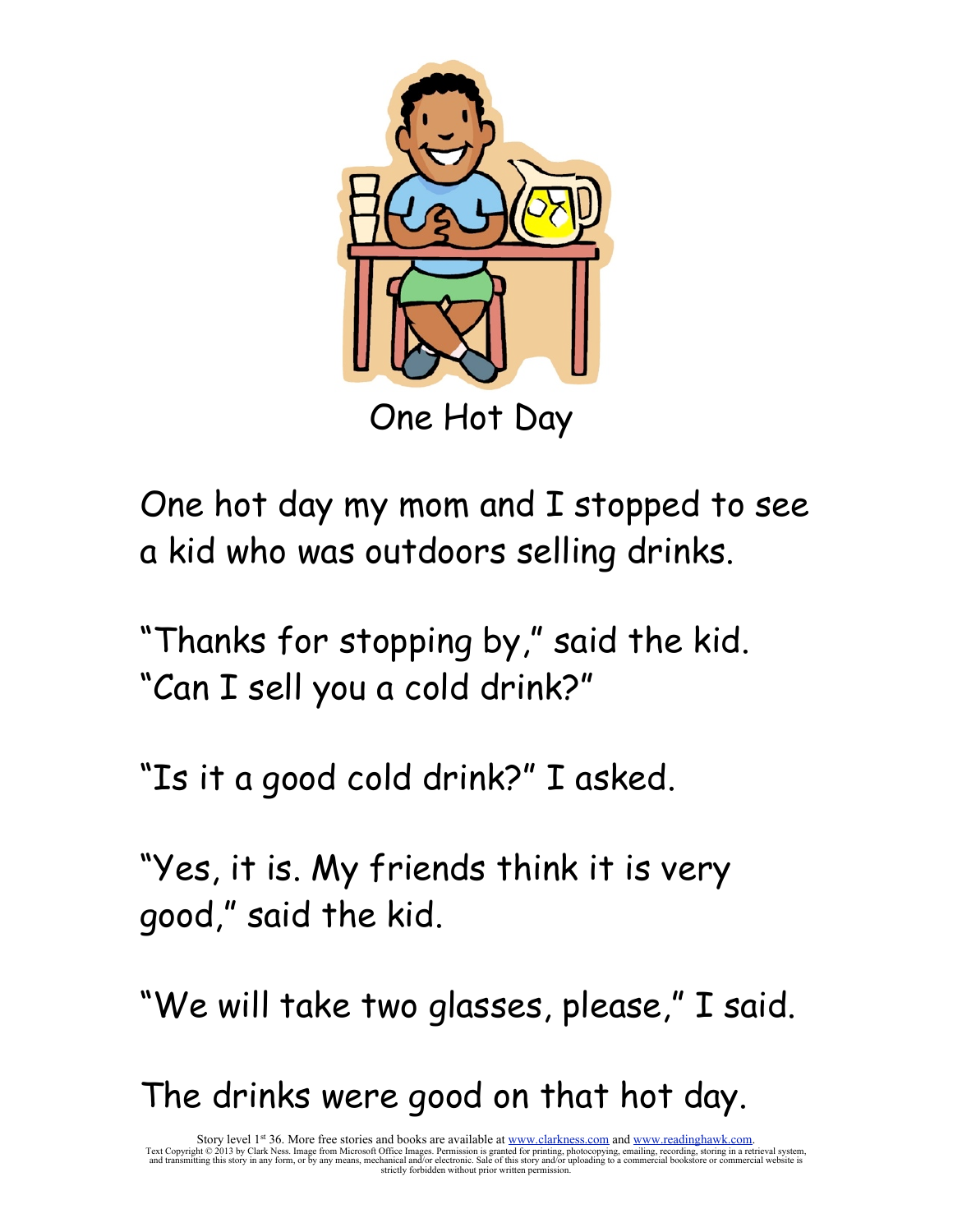

The Man and His Dog

The man and his dog are out in the rain.

He has an umbrella.

He holds up the umbrella for his dog.

Now he and his dog can stay dry.

It is always better to stay dry.

The man likes to stay dry.

The man and the dog are happy.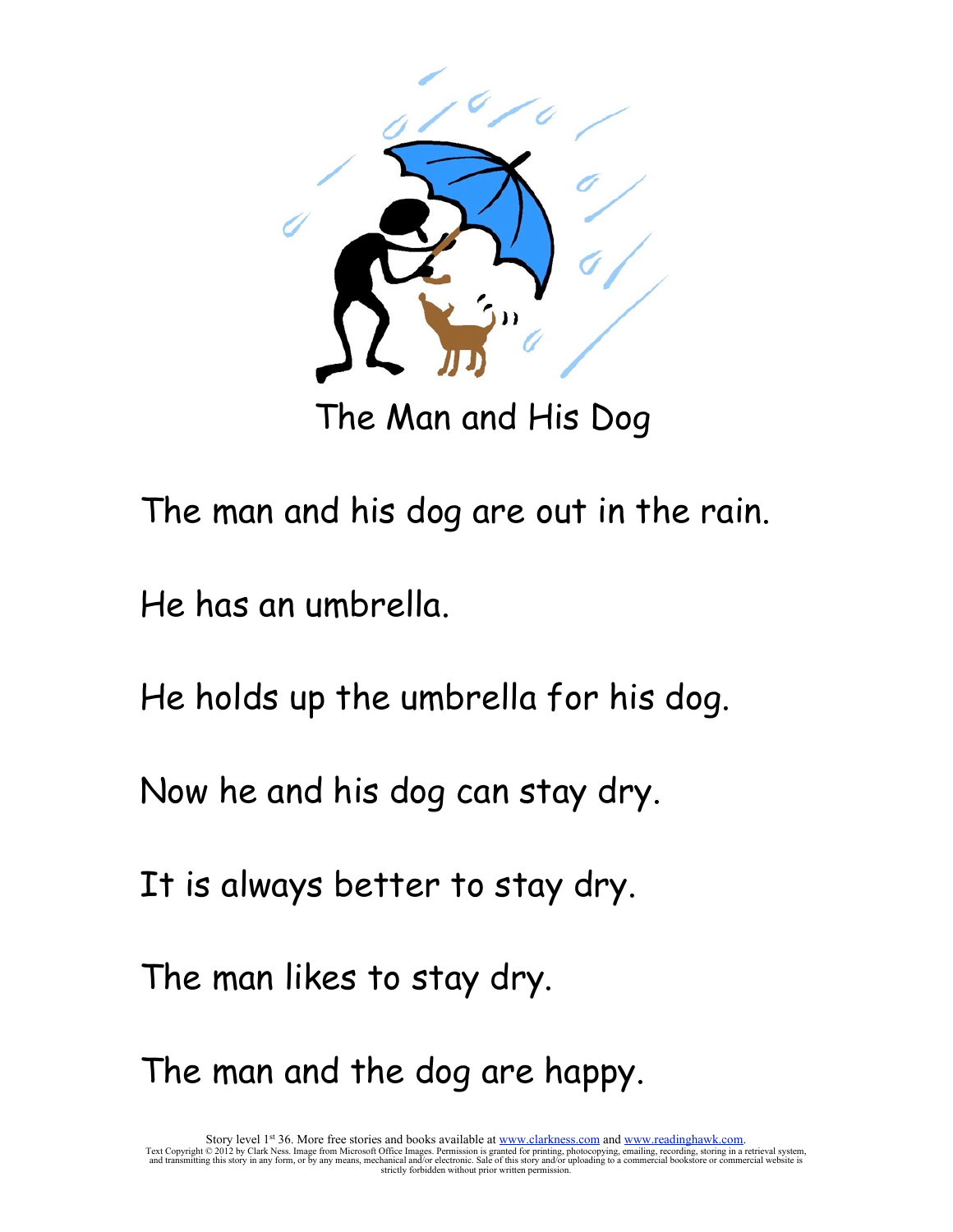

"I think I will go and see my good friend," said the sun one day.

He jumped out of the sky and came to see me.

"This is great that you came down to see me," I said.

We played together the rest of that day.

"This has been fun, but I need to go back now," said the sun.

He then jumped back up into the sky.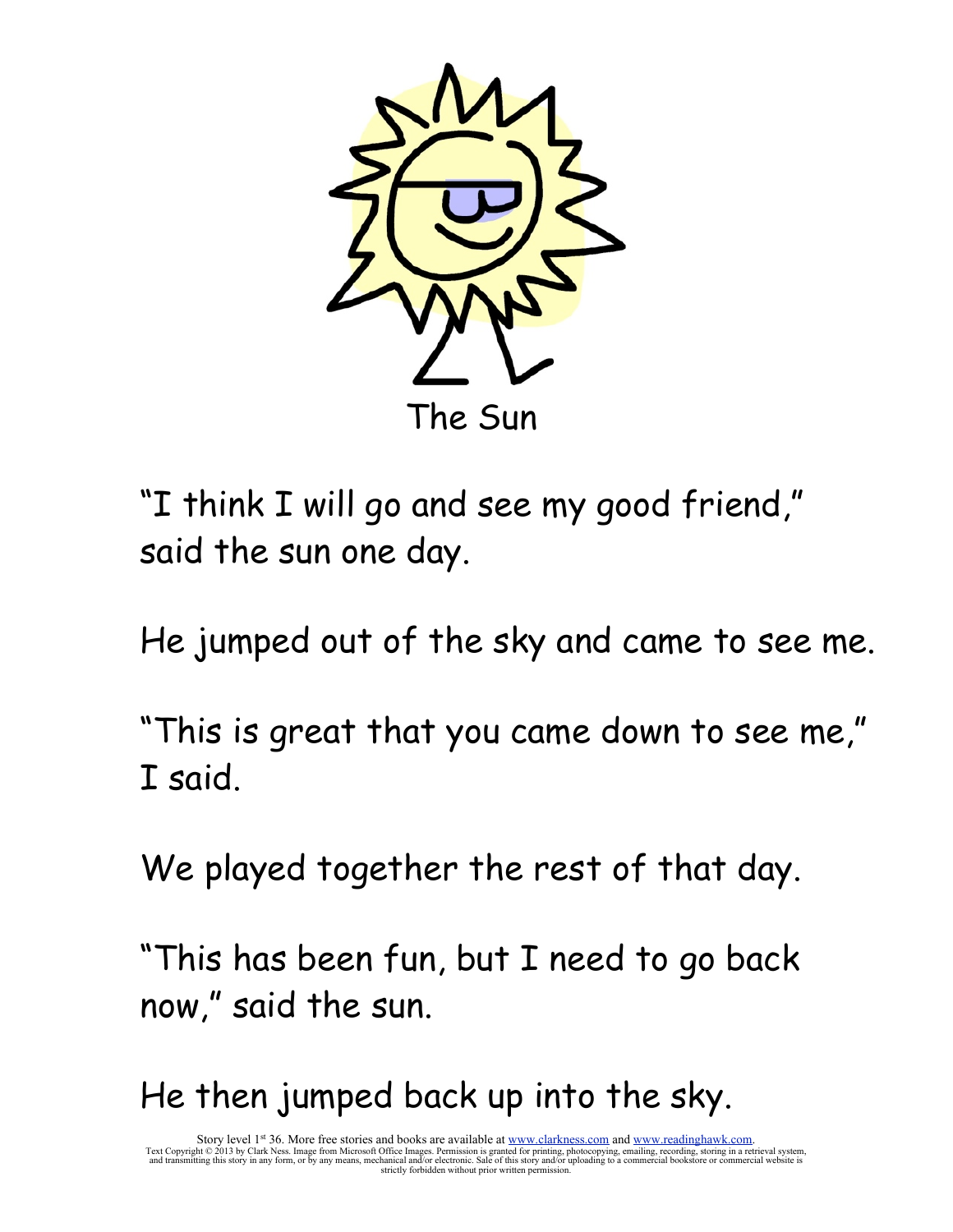

Three Kids Made a Volcano

Three kids made a volcano.

They had read about volcanoes in school.

Greg, Jane, and Jack worked hard on their volcano.

They made little trees for around it.

They painted it brown with red on top for the lava.

Their volcano look like a real volcano.